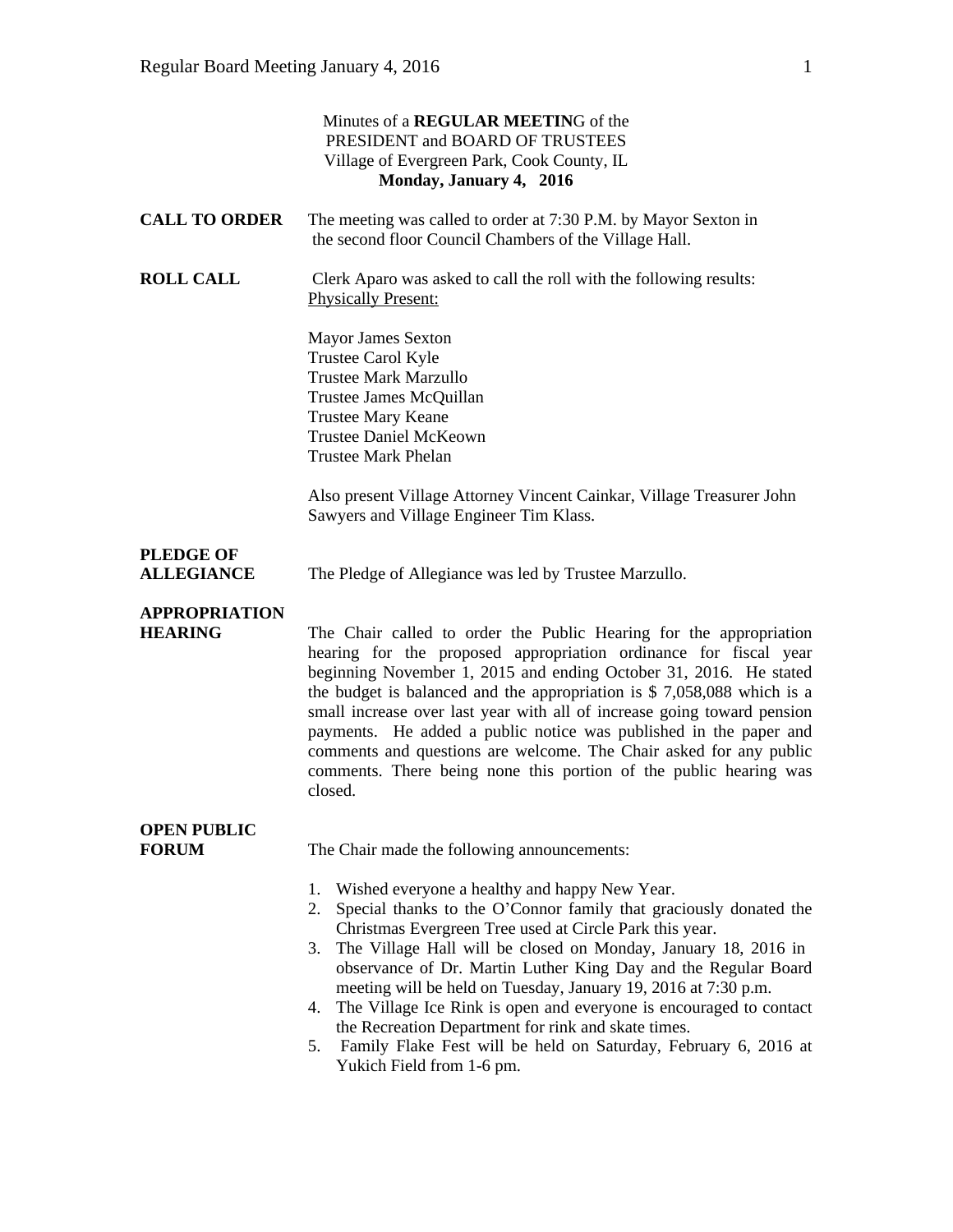|                                  | 6. The Evergreen Park Candlelight Theater, "Big Broadcast" will take<br>place on Saturday, January 9, 2016 at 7:00 p.m. at the Senior Center<br>9545 S. Homan. Tickets are available at the Recreation Department.<br>The Cook County Board has increased the sales tax by 1% with the<br>7.<br>total increase going to Cook County not the Village.<br>The Chair read a portion of a letter of appreciation from Dick and<br>8.<br>Betty Geimer commending the EP Fire Department for their quick<br>responses to their son Joe's seizures over the past fourteen months.<br>The Chair extended condolences to the entire Geimer family on Joe's<br>recent passing. The Chair thanked all first responders for their<br>efforts.<br>9. Village Hall will be closed on Monday, January 18, 2016 in<br>observance of Dr. Martin Luther King Day and the Regular Board<br>meeting will be held on Tuesday, January 19, 2016 at 7:30 p.m. |
|----------------------------------|----------------------------------------------------------------------------------------------------------------------------------------------------------------------------------------------------------------------------------------------------------------------------------------------------------------------------------------------------------------------------------------------------------------------------------------------------------------------------------------------------------------------------------------------------------------------------------------------------------------------------------------------------------------------------------------------------------------------------------------------------------------------------------------------------------------------------------------------------------------------------------------------------------------------------------------|
| <b>OPEN</b>                      |                                                                                                                                                                                                                                                                                                                                                                                                                                                                                                                                                                                                                                                                                                                                                                                                                                                                                                                                        |
| <b>PUBLIC</b>                    | Mr. Pete Zic, 9200 Block of Albany, questioned the parking of vehicles<br>on the street during snowstorms and why vehicle owners are not ticketed.                                                                                                                                                                                                                                                                                                                                                                                                                                                                                                                                                                                                                                                                                                                                                                                     |
|                                  | The Chair responded writing tickets to our residents is not the answer.<br>Cooperation is needed to utilize the village parking ordinance by parking<br>on the odd side of the street on odd numbered days and the even side of<br>the street on even numbered days.                                                                                                                                                                                                                                                                                                                                                                                                                                                                                                                                                                                                                                                                   |
|                                  | Helen Cuprisin, 9200 Block of Homan, stated her good neighbors<br>shoveled her driveway and then the snow plow pushed all the snow back<br>into her drive due to the parked vehicles on the street. She acknowledged<br>the Village informational bulletin which is post card sized and<br>encouraged residents to read it.                                                                                                                                                                                                                                                                                                                                                                                                                                                                                                                                                                                                            |
| <b>REGULAR</b>                   |                                                                                                                                                                                                                                                                                                                                                                                                                                                                                                                                                                                                                                                                                                                                                                                                                                                                                                                                        |
| <b>AGENDA</b>                    | Motion by Trustee Phelan second by Trustee Kyle to waive the reading<br>of the minutes of the December 7, 2015 Regular Meeting of the President<br>and Board of Trustees and approved as presented was passed by<br>unanimous voice vote and so ordered by the Chair.                                                                                                                                                                                                                                                                                                                                                                                                                                                                                                                                                                                                                                                                  |
| <b>FINANCE</b><br><b>MINUTES</b> | Motion by Trustee Marzullo second by Trustee Keane to waive the                                                                                                                                                                                                                                                                                                                                                                                                                                                                                                                                                                                                                                                                                                                                                                                                                                                                        |
|                                  | reading of the minutes of the December 7, 2015 Finance Committee<br>Meeting and approved as presented was passed by unanimous voice vote<br>and so ordered by the Chair.                                                                                                                                                                                                                                                                                                                                                                                                                                                                                                                                                                                                                                                                                                                                                               |
| <b>RESOLUTION</b>                |                                                                                                                                                                                                                                                                                                                                                                                                                                                                                                                                                                                                                                                                                                                                                                                                                                                                                                                                        |
| NO. $4 & 5-2015$                 | Motion by Trustee Phelan second by Trustee McKeown to approve<br>Resolution NO. 4-2016 and Resolution NO. 5-2016.                                                                                                                                                                                                                                                                                                                                                                                                                                                                                                                                                                                                                                                                                                                                                                                                                      |
|                                  | <b>Resolution No. 4-2016</b> with General Corporate Fund expenditures of                                                                                                                                                                                                                                                                                                                                                                                                                                                                                                                                                                                                                                                                                                                                                                                                                                                               |
|                                  | \$682,248.28 and Sewer and Water Fund, \$227,127.10 and 95 <sup>th</sup> Street TIF                                                                                                                                                                                                                                                                                                                                                                                                                                                                                                                                                                                                                                                                                                                                                                                                                                                    |
|                                  | Fund, \$8,845.00 and Capital Improvement Fund, \$48,582.81 and the                                                                                                                                                                                                                                                                                                                                                                                                                                                                                                                                                                                                                                                                                                                                                                                                                                                                     |
|                                  | Street Bond Fund, \$ 13,270.00 for a total of \$ 980,073.19. Secondly,<br><b>Resolution NO. 5-2016</b> with with expenditures of the General                                                                                                                                                                                                                                                                                                                                                                                                                                                                                                                                                                                                                                                                                                                                                                                           |
|                                  | Corporate Fund of $$410,576.75$<br>and \$31,302.17 in the Sewer and                                                                                                                                                                                                                                                                                                                                                                                                                                                                                                                                                                                                                                                                                                                                                                                                                                                                    |
|                                  | Water Fund and \$434.76 in the 95 <sup>th</sup> Street TIF Fund, and the Capital                                                                                                                                                                                                                                                                                                                                                                                                                                                                                                                                                                                                                                                                                                                                                                                                                                                       |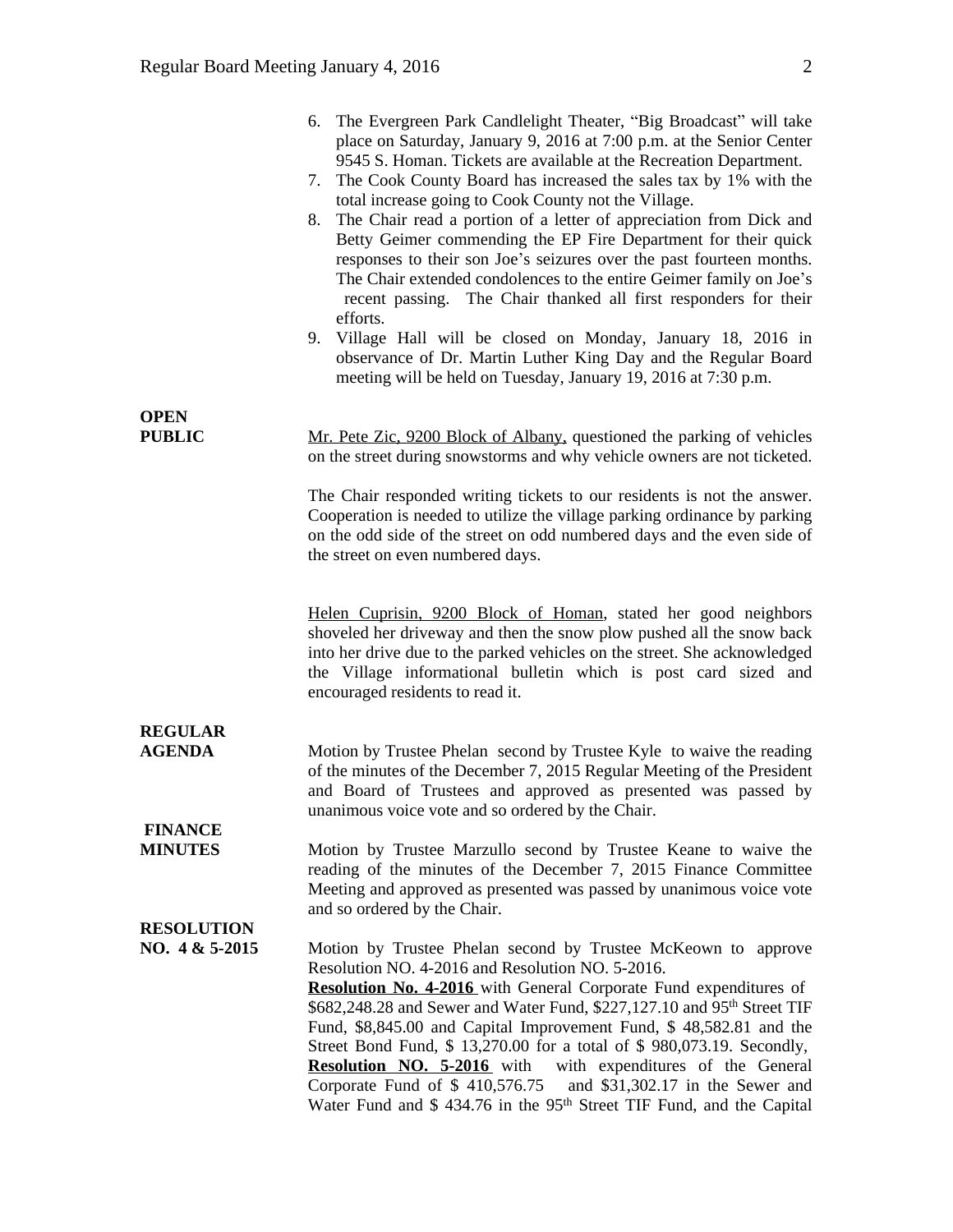|                                    | Improvement Fund \$2,571.91 and the Street Bond Fund, \$12,250.00 for<br>a total of \$457,135.59. Upon roll call, voting YES: Trustees Kyle,<br>Marzullo, McQuillan, Keane, McKeown and Phelan; voting NO: NONE.<br>The motion was passed and so ordered by the Chair.                                                                                                                                                                        |
|------------------------------------|-----------------------------------------------------------------------------------------------------------------------------------------------------------------------------------------------------------------------------------------------------------------------------------------------------------------------------------------------------------------------------------------------------------------------------------------------|
| <b>WATER</b>                       |                                                                                                                                                                                                                                                                                                                                                                                                                                               |
| <b>COLLECTORS</b>                  |                                                                                                                                                                                                                                                                                                                                                                                                                                               |
| <b>REPORT</b>                      | Motion by Trustee Phelan second by Trustee Marzullo to approve the<br>Water Collector's report for December 2015 for information and file in<br>the amount of \$ 683,311.00. The motion was passed by unanimous<br>voice vote and so ordered by the Chair.                                                                                                                                                                                    |
| <b>VILLAGE</b>                     |                                                                                                                                                                                                                                                                                                                                                                                                                                               |
|                                    |                                                                                                                                                                                                                                                                                                                                                                                                                                               |
| <b>COLLECTORS</b><br><b>REPORT</b> | Motion by Trustee McKeown second by Trustee Phelan to approve the<br>Village Collector's report for December 2015 for information and file in<br>the amount of \$ 1,598,857.10. The motion was passed by unanimous<br>voice vote and so ordered by the Chair.                                                                                                                                                                                 |
| <b>VILLAGE</b>                     |                                                                                                                                                                                                                                                                                                                                                                                                                                               |
| <b>TREASURER</b><br><b>REPORT</b>  | No report was presented.                                                                                                                                                                                                                                                                                                                                                                                                                      |
|                                    |                                                                                                                                                                                                                                                                                                                                                                                                                                               |
| <b>BUSINESS</b><br><b>LICENSE</b>  | Motion by Trustee Marzullo second by Trustee Keane to approve the<br>business license regulation certificate for <b>Furniture Express</b> , to operate<br>retail sales of furniture and accessories, located at 2517 West 95 <sup>th</sup> Street.<br>Upon roll call, voting YES: Trustees Marzullo, McQuillan, Keane,<br>McKeown, Phelan and Kyle; voting NO: NONE. The motion was<br>passed and so ordered by the Chair.                    |
|                                    | Motion by Trustee Phelan second by Trustee McKeown to approve the<br>business license regulation certificate for <b>Athletico Physical Therapy</b> to<br>conduct physical therapy center located at 2500 W. 94 <sup>th</sup> Street. Upon roll<br>call, voting YES: Trustees McQuillan, Keane, McKeown, Phelan, Kyle<br>and Marzullo; voting NO: None. The motion was passed and so ordered<br>by the Chair.                                  |
|                                    | Motion by Trustee Marzullo second by Trustee Kyle to approve the<br>business license regulation certificate for <b>Mother Butter</b> , (new owner<br>only) to conduct retail sales of gourmet popcorn and confectionaries<br>located at 3342 W. 95 <sup>th</sup> Street. Upon roll call, voting YES: Trustees<br>Keane, McKeown, Phelan, Kyle, Marzullo and McQuillan; voting NO:<br>NONE. The motion was passed and so ordered by the Chair. |
|                                    |                                                                                                                                                                                                                                                                                                                                                                                                                                               |
| PERMIT PARKING<br>93RD / SAWYER    | Motion by Trustee Kyle second by Trustee McQuillan to approve the<br>request for permit parking from the residents of the 9300 Block of<br>Sawyer Avenue due to the post office and Central School vehicles and<br>Upon roll call, voting YES: Trustees McKeown, Phelan, Kyle,<br>visitors.<br>Marzullo, McQuillan, Keane; voting NO: NONE. The motion was<br>passed and so ordered by the Chair.                                             |

## **PROCLAMATION**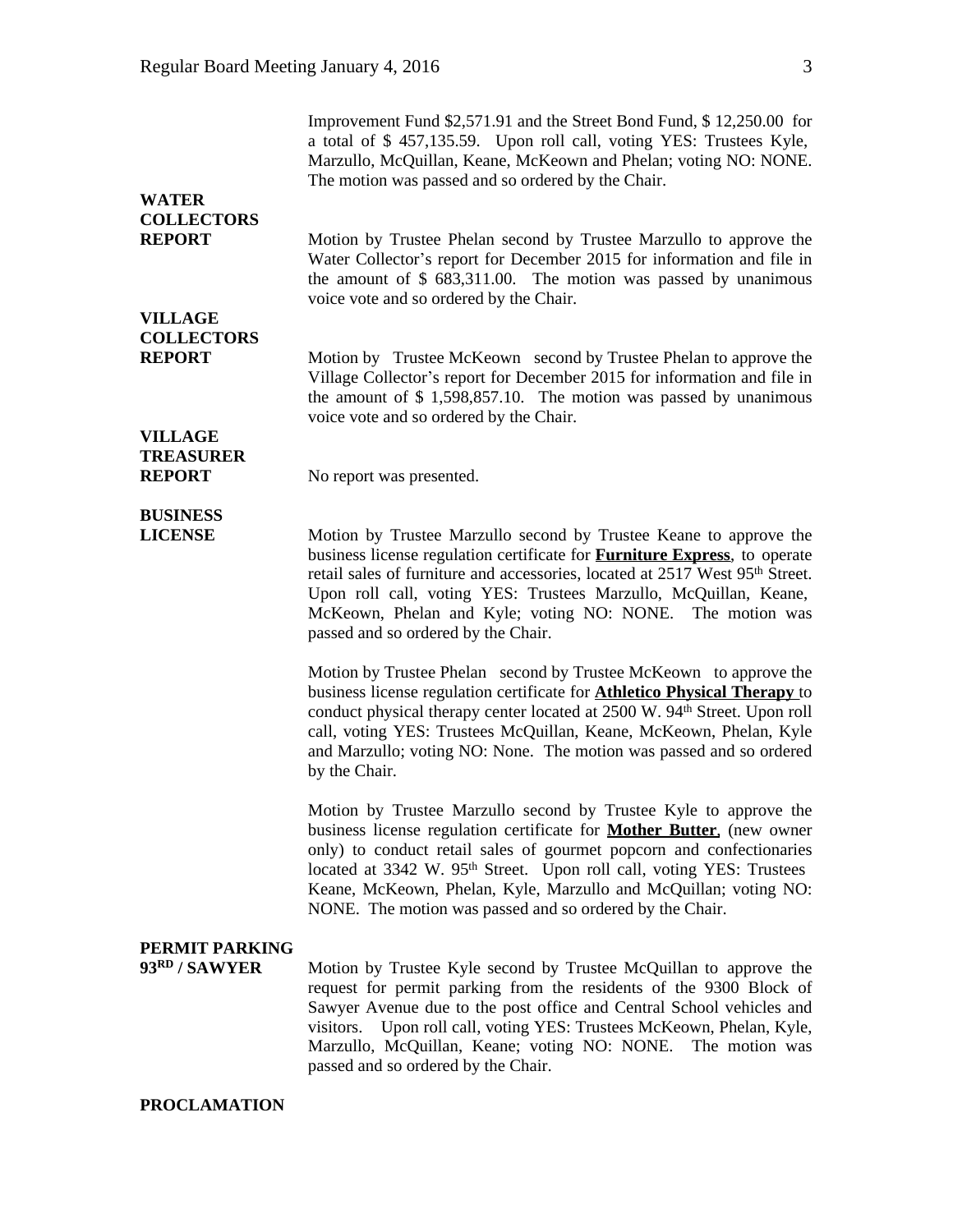| <b>DAN CAPUANO</b>                 | The Chair stated that on December 14, 2015 Evergreen Park / Chicago<br>Fire Fighter Daniel V. Capuano of Tower Ladder 34, died in the line of<br>duty at a fire in Chicago. The Chair introduced Evergreen Park Fire<br>Chief Ron Kleinhaus and St. Bernadette Deacon Kevin O'Donnell to<br>lead a prayer to honor Daniel Capuano, his family and the Evergreen<br>Park Fire Department and Chicago Fire Department and all first<br>responders. Evergreen Park Fire Chief Ron Kleinhaus stated Dan<br>Capuano was a devoted firefighter on the Evergreen Park Fire<br>Department for the past (16) sixteen years.<br>Fire Chief Kleinhaus noted in lieu of the dress blues Dan's<br>fellow fireman in the audience all were wearing Dan's other favorite<br>uniform, flannel shirts. The Chief stated he was a great fireman, family<br>man, husband and father who will be missed but never forgotten. Chief<br>Kleinhaus thanked the Mayor and the Board for the proclamation. A<br>round of applause was given from the audience.<br>Village Clerk Cathy Aparo read the proclamation honoring<br>Daniel V. Capuano noting his dedication to his family, his wife Julie and<br>his children, his parents, his brothers and his fellow firefighter family.<br>He will be remembered for his active membership in Queen of Martyrs,<br>and his dedication as an off-ice coach for the St. Jude Hockey Club.<br>Mayor Sexton presented the proclamation to Mrs. Julie Capuano and<br>Dan's family members in attendance tonight. The Mayor noted Dan was<br>a real hero adding in a lasting tribute with Board approval the Village<br>will rename the ice rink at Yukich Fields the "Daniel V. Capuano Ice<br>Rink." A round of applause was given from the audience.<br>Motion by Trustee Phelan supported by Trustee Kyle to approve the<br>proclamation honoring Daniel V. Capuano and naming the Village Ice<br>Rink in his memory. Upon roll call, voting YES: Trustees Phelan, Kyle,<br>Marzullo, McQuillan, Keane and McKeown; voting NO: NONE. The<br>motion was passed and so ordered by the Chair. |
|------------------------------------|---------------------------------------------------------------------------------------------------------------------------------------------------------------------------------------------------------------------------------------------------------------------------------------------------------------------------------------------------------------------------------------------------------------------------------------------------------------------------------------------------------------------------------------------------------------------------------------------------------------------------------------------------------------------------------------------------------------------------------------------------------------------------------------------------------------------------------------------------------------------------------------------------------------------------------------------------------------------------------------------------------------------------------------------------------------------------------------------------------------------------------------------------------------------------------------------------------------------------------------------------------------------------------------------------------------------------------------------------------------------------------------------------------------------------------------------------------------------------------------------------------------------------------------------------------------------------------------------------------------------------------------------------------------------------------------------------------------------------------------------------------------------------------------------------------------------------------------------------------------------------------------------------------------------------------------------------------------------------------------------------------------------------------------------------------------------------------------------------------------|
| <b>ENGINEER'S</b><br><b>REPORT</b> | Village Engineer, Tim Klass had no report.                                                                                                                                                                                                                                                                                                                                                                                                                                                                                                                                                                                                                                                                                                                                                                                                                                                                                                                                                                                                                                                                                                                                                                                                                                                                                                                                                                                                                                                                                                                                                                                                                                                                                                                                                                                                                                                                                                                                                                                                                                                                    |
| <b>ATTORNEY'S</b><br><b>REPORT</b> | The Attorney had no report.                                                                                                                                                                                                                                                                                                                                                                                                                                                                                                                                                                                                                                                                                                                                                                                                                                                                                                                                                                                                                                                                                                                                                                                                                                                                                                                                                                                                                                                                                                                                                                                                                                                                                                                                                                                                                                                                                                                                                                                                                                                                                   |
| <b>DEPT HEADS</b>                  | Mary Ann Diehl, OCS Director noted tax season is approaching.<br>Certified Income Tax Counselors begin taking appointments for 2016<br>filings on Monday February 1, 2016. Tax appointments are Monday thru<br>Friday from 9:30 a.m. to 3:15 p.m. Contact OCS for an appointment.<br>Senior Council Luncheon is Thursday, January 21, 2016 at the Senior<br>Center at 11:00 a.m.<br>Mr. Duffy, Recreation Director reported this past Christmas concert with                                                                                                                                                                                                                                                                                                                                                                                                                                                                                                                                                                                                                                                                                                                                                                                                                                                                                                                                                                                                                                                                                                                                                                                                                                                                                                                                                                                                                                                                                                                                                                                                                                                  |
|                                    | the Rich Daniels Orchestra had the highest attendance ever. Santa Claus<br>visited over more than 158 homes. The "Daniel Capuano Ice Rink" is                                                                                                                                                                                                                                                                                                                                                                                                                                                                                                                                                                                                                                                                                                                                                                                                                                                                                                                                                                                                                                                                                                                                                                                                                                                                                                                                                                                                                                                                                                                                                                                                                                                                                                                                                                                                                                                                                                                                                                 |

open and interested parties should contact the Rec. Dept. for skate times. Due to the number of private parties renting the ice rink it is advised to